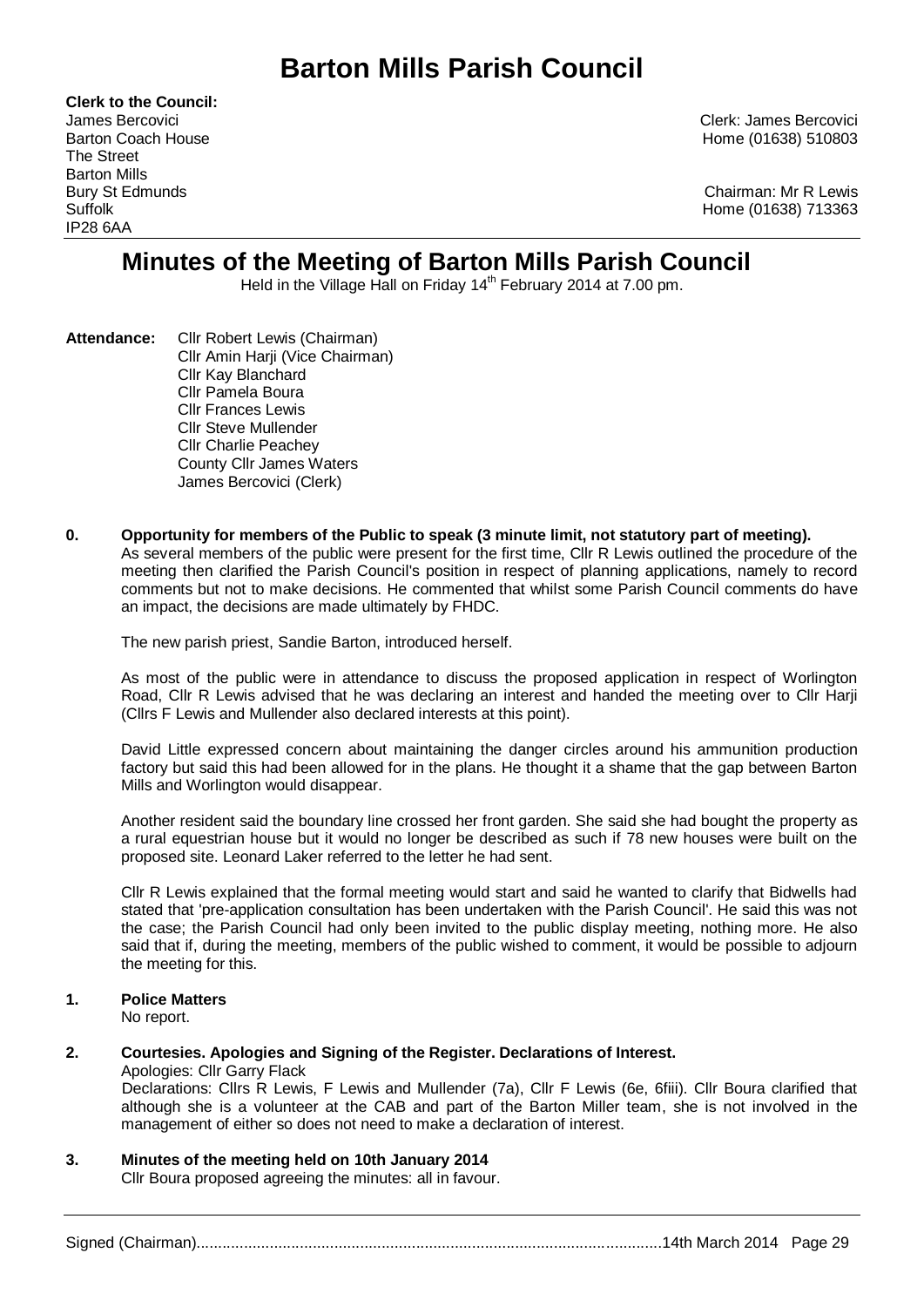#### **4. Matters arising and pending** (italicised text refers to historical background)

a. Playing Field - various issues:

i. Jubilee gate. *The Clerk had suggested that the gate needs attention but wanted to know how far councillors want to take this. He was asked to find a suitable contractor. Cllr R Lewis had thought sleeves (two per gate) are needed for the bolts. The Clerk had asked John Squire to do this. Cllr Boura advised that John Squires intends to complete this when the weather improves.*

*The Clerk had requested quotes for the repairs to the gate. Cllr R Lewis had said that if three similar quotes were obtained, the Clerk should have authority to select the most appropriate in liaison with himself and Cllr Boura: all in favour except Cllr Peachey (abstained). The Clerk has tried to contact Matt Wilson again and other local specialist woodworkers. No response from Woodworx and Trevor Chapman has advised that the present gates are not really worth repairing and it will cost a great deal to do it all properly but has refrained from providing a quote. Cllr F Lewis asked that quotes should come to the Parish Council rather than be decided by the Chairman and Clerk. Cllr Peachey said the gate is not properly used. Cllr Boura said it would gradually worsen but that it would be years before it falls to pieces. Cllr R Lewis asked the Clerk to continue to obtain quotes and also ascertain the cost of new gates.* It is proving extremely difficult to find a suitable contractor to quote for repair works.

The Clerk has contacted County Cllr Waters who has agreed to a locality budget grant of up to £1,000 towards the cost of new gates. Cllr Boura thought a new gate is not yet needed; rather, she could apply some protector to slow down the rot. Cllr F Lewis thought that if the gate were bolted open it would be better. Cllr Peachey agreed there is no need to replace the gates at this time. Cllr Boura offered to buy appropriate materials and apply them. She said John Squires would sort out the bolts. Cllr Waters said he would need to reallocate the grant and asked the Parish Council to consider other projects.

Cllr Boura wanted to review the subject of matting on the field for the overflow car park and around the tree seat. Cllr F Lewis suggested this could be looked at in March.

b. Street lighting*. Cllr Boura asked if the Clerk could investigate a wayleave to erect a street light at 59 The Street. The Clerk notes that wayleaves are unpopular devices and had obtained a quote for almost £1000 so has drafted one for consideration. He had forwarded this to Colin Brotherton. Cllr Boura suggested a £10 payment for this would be appropriate. Cllr F Lewis asked for clarification of this payment; it was explained that a small payment would be necessary to validate the contract. Cllr Boura said Colin Brotherton is happy with the wayleave and the proposed position of the light.*

*Cllr Boura recommended three new lights including the one outside 59 The Street and, also: outside Walnut Tree Farm and either the Street at the end of Church Meadow or Mildenhall Road near the car park entrance. She suggested that, if the position of this light is seven metres from its current position, it would light up the car park better from that end and thought, as such, that this was the better choice. Councillors agreed. Cllr R Lewis asked her to obtain quotes for the three lights. She said she would also make enquiries about the removal of the redundant light on Worlington Road.* Pearce and Kemp have confirmed that they will be preparing a quote.

c. 30mph bin stickers - *At the December meeting Cllr Boura proposed buying 250 at a cost of £135: all in favour. However, the Clerk subsequently discussed this with the Finance Committee and it was agreed to increase this to 500 for £210. Cllr Harji asked which houses would receive the stickers; Cllr R Lewis said not Church Meadow etc. Cllr Boura said it should be just the through roads. Cllr Peachey thought something should be put in the Barton Miller about this. Cllr F Lewis thought the Clerk should draft a letter to explain the purpose and use of the stickers to householders. Cllr R Lewis asked the Clerk to bring a map of the village to the next meeting.*

Councillors agreed various sections of the village; the Clerk said he would sort out bundles of stickers (four per household) and a covering letter.

*Cllr Waters had advised that he had a 'Quality of Life' budget which could help towards the cost of a flashing speed sign. He said he would investigate this.*

- d. Scarecrow Festival 2014 7th/8th June.
- e. Litter pickers *Cllr F Lewis is investigating prices which look to be around £10 each.*
- f. Local History recorder. Following the recent death of Olive Jennings, John Berrett has volunteered to take on the role of Local History Recorder for Barton Mills.
- g. Affordable Housing. Cllr R Lewis has learnt that single people and couples are only eligible for one bedroom properties and, consequently, they are ineligible for the rental-only houses being built for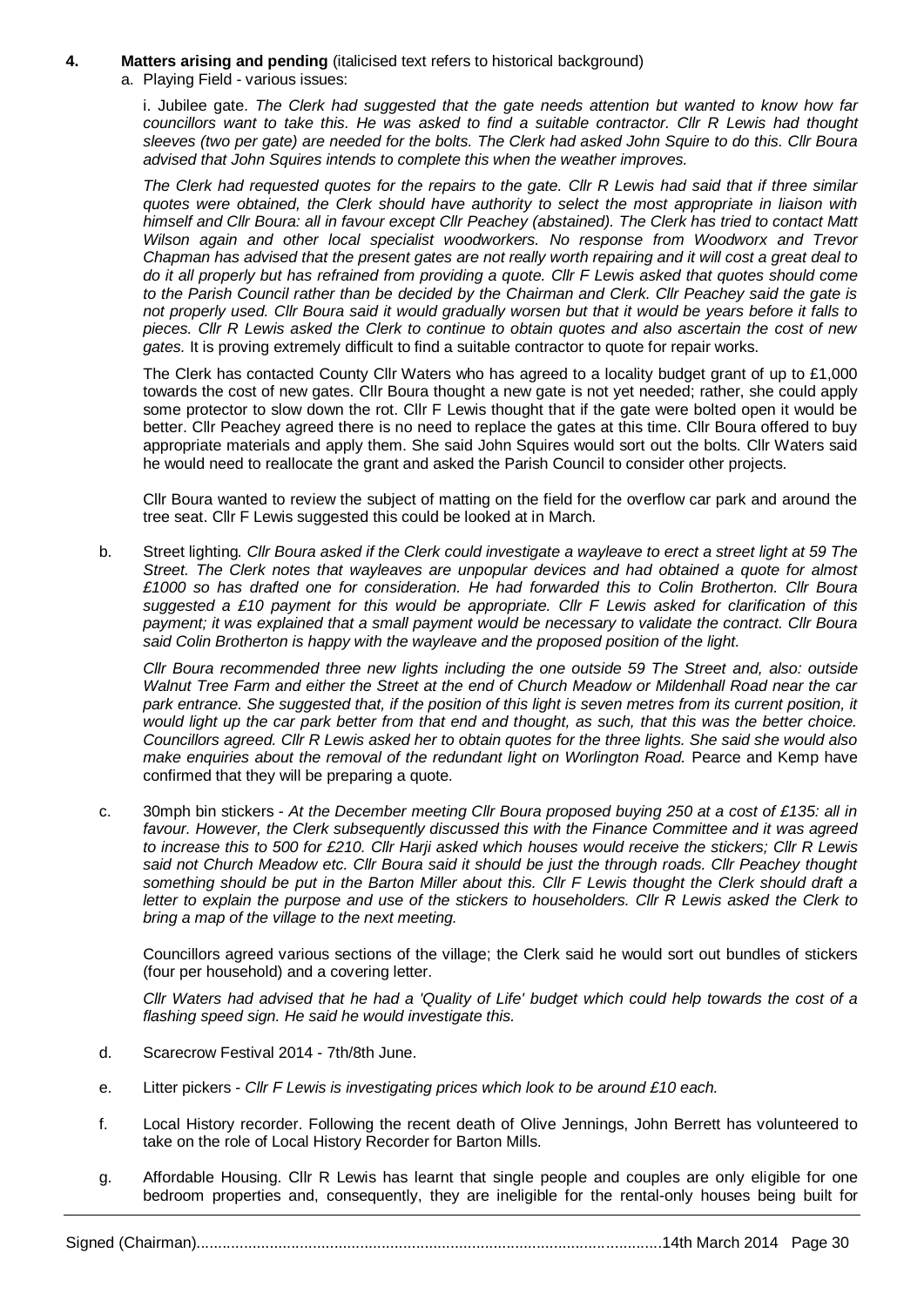Church Lane although the restriction is not applicable to shared ownership properties. However, Cllr R Lewis has learnt that Hastoe could apply to have the restriction lifted and suggests that the process be stalled whilst this amendment is sought. Paul Turner of Hastoe has confirmed that Hastoe has requested that FHDC (via the Choice Based Lettings scheme Home-Link) readvertise the rented properties in Barton Mills with the ability to consider applications from households under-occupying by one bedroom against the standard needs assessment. He advises that the advert is likely to go out on 21 February and close on the 26 February. Cllr R Lewis said the intention was for Hastoe to let no more than one additional bedroom per household so, for example, a couple would be eligible for a twobedroom property (there will be two 3-bedroom homes and four 2-bedroom homes). Cllr Boura pointed out that if applicants were on benefits they would not receive enough to cover the rent.

- h. Parish Forum. Cllr Boura said the next meeting is in Worlington on 25th February. She said that, as Cllr R Lewis is unable to attend, there is space if anyone else wants to go.
- i. [Strategic housing land availability assessment](https://www.gov.uk/government/publications/strategic-housing-land-availability-assessment-practice-guidance) (SHLAA). Magnus Magnusson at FHDC, who is overseeing the process, has advised that the timetables have slipped back. The Parish Council should receive notification by the end of February with an eight week consultation process (for site specific choices/options). Cllr Mullender expressed concern that, perhaps, he should not say anything in respect of this given his earlier declaration of interest in respect of development outside the development line but suggested that the village should be able to grow in a controlled way and that the Parish Council should consider whether other developments were needed.
- j. John Wiggin memorial bench this is ready for delivery but the company has advised that the seat will be bolted to a pallet and a socket set will be needed to unbolt the seat on delivery. The vehicle will have a tail lift to off load and manpower will need to be provided to move the seat which weighs 150kg prior to installation. Cllr Peachey said it could be delivered to his house; Cllr Boura said she would be able to help if this was on a Friday afternoon. Cllr R Lewis suggested asking local contractors for quotes for a concrete base.
- k. Playing field. The contractor is looking at early March for filling in the trench to try insure the best start for the grass seed. He asked if the Parish Council wants a price for fertilising the whole playing field or just the football pitch and aimed to look at it before the February meeting. Cllr F Lewis suggested the Clerk could apply to the Burrell Trust for any shortfall in funding for this.

## **5. Reports from the County Councillor**

Cllr Waters outlined the county council budget.

#### **6. Finance - Standard Payments for approval (inc. VAT)**

- a. £280.00 J Bercovici (clerk's net salary, January 2014) chq. 1273
- b. £70.00 HMRC (PAYE, January 2014) chq.
- c. £22.90 J Bercovici (clerk's expenses January 2014) chq. 1273

#### **Special payments for approval (inc. VAT)**

- d. £3,421.38 Suffolk CC (street lighting maintenance and energy, year to 31/03/14) chq. 1274
- e. £76.50 Barton Mills Village Hall (hall hire, October to December) chq. 1275

Cllr Boura proposed agreeing all the payments: all in favour except Cllr F Lewis who abstained.

#### **Other**

- f. Donations (2013 donations in brackets)
	- i. Rainbow Playgroup (goods to the value of £110 plus VAT)
	- ii. Citizens Advice Bureau (£130) chq. 1276
	- iii. Barton Miller (goods to the value of £100 plus VAT)
	- iv. Suffolk Accident and Rescue (£110) chq. 1277
	- v. East Anglian Air Ambulance (£160) chq. 1278

Cllr Peachey proposed maintaining the donations at the same levels as in 2013: all in favour except Cllr F Lewis who abstained. Cllr R Lewis enquired about the donations total for the year (£894).

## **7. Planning.**

## **General and for consideration:**

a. DC/13/0927/OUT - Land South Of Worlington Road: Outline application - residential development of up to 78 dwellings with creation of new vehicular access (Major Development and Departure from the Development Plan). *Note: plans had not been received in time for the January meeting. Cllrs F Lewis* 

Signed (Chairman)............................................................................................................14th March 2014 Page 31